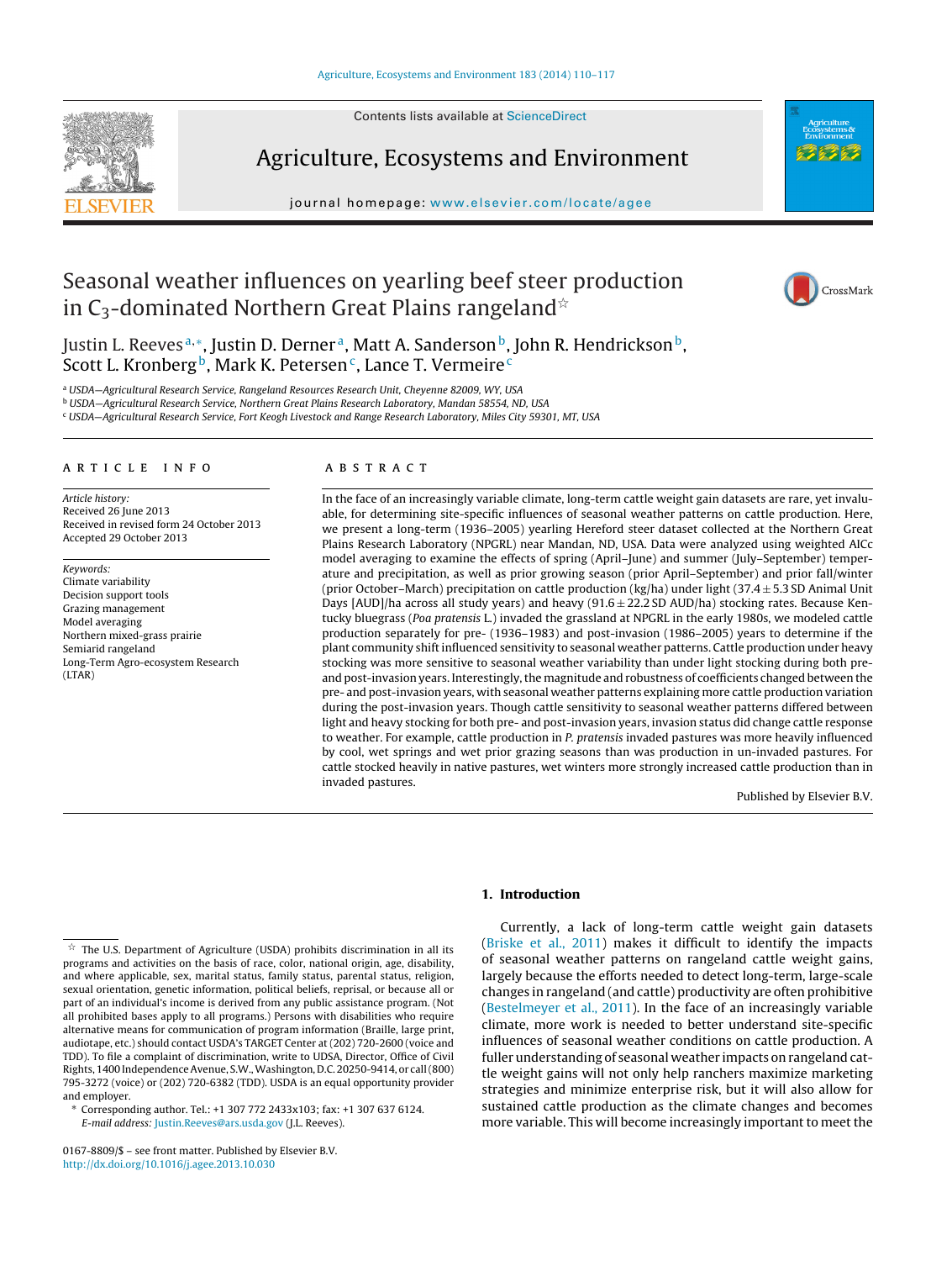demand for an estimated increase of 200 million tonnes of animal protein per year by 2050 ([FAO,](#page-7-0) [2011\).](#page-7-0)

Several ecological and economic models have been developed to determine the potential impacts of climate change and variability on cattle production (e.g., [Hanson](#page-7-0) et [al.,](#page-7-0) [1993;](#page-7-0) [Andales](#page-7-0) et [al.,](#page-7-0) [2005;](#page-7-0) [Mader](#page-7-0) et [al.,](#page-7-0) [2009;](#page-7-0) [Ritten](#page-7-0) et [al.,](#page-7-0) [2010;](#page-7-0) [Torell](#page-7-0) et [al.,](#page-7-0) [2010\).](#page-7-0) However, these models have been limited by an inability to incorporate direct effects of seasonal weather patterns on cattle production. Incorporating direct weather effects into predictive decision support tools would greatly aid ranchers in optimizing stocking rate decisions [\(Derner](#page-7-0) et [al.,](#page-7-0) [2012\).](#page-7-0) Fortunately, recent studies have begun to determine impacts of seasonal weather conditions on cattle production in the Northern Great Plains (e.g., [Biondini](#page-6-0) et [al.,](#page-6-0) [1998;](#page-6-0) [Derner](#page-6-0) et [al.,](#page-6-0) [2008;](#page-6-0) [MacNeil](#page-6-0) [and](#page-6-0) [Vermeire,](#page-6-0) [2012;](#page-6-0) [Reeves](#page-6-0) et [al.,](#page-6-0) [2013a,b\).](#page-6-0) Spring (April–June) precipitation has been shown increase cattle production across multiple studies ([Derner](#page-7-0) et [al.,](#page-7-0) [2008;](#page-7-0) [Reeves](#page-7-0) et [al.,](#page-7-0) [2013a,b\).](#page-7-0) However, multiple factors such as animal type (i.e., steers vs. cows-calf pairs; [Reeves](#page-7-0) et [al.,](#page-7-0) [2013a,b\),](#page-7-0) breed [\(Reeves](#page-7-0) et [al.,](#page-7-0) [2013b\),](#page-7-0) and plant community composition [\(Reeves](#page-7-0) et [al.,](#page-7-0) [2013a;](#page-7-0) [MacNeil](#page-7-0) [and](#page-7-0) [Vermeire,](#page-7-0) [2012\)](#page-7-0) can influence how cattle respond to other seasonal weather conditions.

Beyond seasonal weather patterns, invasive plants can also influence cattle production. During the past century, many nonnative plant species have invaded rangelands in the USA [\(Sheley](#page-7-0) et [al.,](#page-7-0) [2011\),](#page-7-0) and many negative impacts of invasive plants on rangelands are known [\(Masters](#page-7-0) [and](#page-7-0) [Sheley,](#page-7-0) [2001\).](#page-7-0) Specific impacts of invasive plants such as leafy spurge (Euphorbia esula L.; e.g., [Lym](#page-7-0) [and](#page-7-0) [Kirby,](#page-7-0) [1987;](#page-7-0) [Kronberg](#page-7-0) et [al.,](#page-7-0) [1993\)](#page-7-0) and smooth brome (Bromus inermis Leyss; e.g., [Vinton](#page-7-0) [and](#page-7-0) [Goergen,](#page-7-0) [2006\)](#page-7-0) on rangelands and cattle have been studied. However, the influence of invasive perennial  $C_3$  grasses such as Kentucky bluegrass (Poa pratensis L.) on cattle production on rangelands remains unclear. P. pratensis is a non-native grazing tolerant  $C_3$  perennial that has been increasing in abundance on Northern Great Plains rangelands [\(Murphy](#page-7-0) [and](#page-7-0) [Grant,](#page-7-0) [2005;](#page-7-0) [Travnicek](#page-7-0) et [al.,](#page-7-0) [2005\).](#page-7-0) P. pratensis reduces plant diversity and alters seasonal forage distribution on rangeland, which has led to research on plant control ([Hendrickson](#page-7-0) [and](#page-7-0) [Lund,](#page-7-0) [2010\).](#page-7-0) Following P. pratensis invasion in the 1980s at the study site reported here (see below), one goal of this study was to determine if and how P. pratensis invasion impacted cattle production response to seasonal weather patterns.

The USDA-Agricultural Research Service (ARS) Northern Great Plains Research Laboratory (NGPRL) near Mandan, ND, USA has collected data on yearling Hereford beef steer production on native rangeland at different stocking rates from 1936 to 2005. This long-term dataset was analyzed to examine effects of seasonal temperature and precipitation on cattle production. The grassland at NGPRL has predominantly  $C_3$  grasses (see Section 2.1), so cool, wet springs and summers should increase forage  $(C_3$  grass) production ([Williams,](#page-7-0) [1974;](#page-7-0) [Sage](#page-7-0) [and](#page-7-0) [Kubien,](#page-7-0) [2007\).](#page-7-0) Thus, we hypothesized that cattle production would be greater during years with cool, wet springs and summers (Hypothesis 1; [Reeves](#page-7-0) et [al.,](#page-7-0) [2013a;](#page-7-0) [MacNeil](#page-7-0) [and](#page-7-0) [Vermeire,](#page-7-0) [2012\).](#page-7-0) We also hypothesized that cattle production under heavy stocking would be more sensitive to seasonal weather variability than under low stocking (Hypothesis 2) because the reduction in forage available per animal under heavy stocking would be exacerbated when weather conditions were detrimental for forage production ([Reeves](#page-7-0) et [al.,](#page-7-0) [2013a;](#page-7-0) [MacNeil](#page-7-0) [and](#page-7-0) [Vermeire,](#page-7-0) [2012\).](#page-7-0) Finally, because the plant community at NPGRL began changing in the early 1980s following invasion by P. pratensis, we modeled pre-invasion years (1936–1983) and post-invasion years (1986–2005) separately to compare possible changes in seasonal weather effects following the plant community shift.

#### **2. Materials and methods**

## 2.1. Site description

The following descriptions of the design and conduct of the longterm grazing experiment at NGPRL near Mandan, ND (46°46'12"N; 100°54'57"W) were taken from [Sarvis](#page-7-0) [\(1920,](#page-7-0) [1923\),](#page-7-0) [Rogler](#page-7-0) [and](#page-7-0) [Haas](#page-7-0) [\(1947\),](#page-7-0) and [Rogler](#page-7-0) [\(1944,](#page-7-0) [1951\).](#page-7-0) Mean annual (88 yr) precipitation is 414 mm with about 75% occurring between April and September. Mean annual temperature is 4◦C, with daily averages ranging from21 ◦Cinsummer to−11 ◦Cin winter. Thisuplandsite is uniform in slope (0–3%) and the soils are Temvik–Wilton silt loams (fine-silty, mixed, superactive, frigid Typic and Pachic Haplustolls). The primary ecological site is loamy (site ID R054X031ND). The site has been managed without the use of fertilizer, herbicides, or fire.

The perennial  $C_4$  grass blue grama (Bouteloua gracilis [H.B.K.] Lag. ex Griffiths) and perennial  $C_3$  graminoids including needleand-thread (Hesperostipa comata [Trin. & Rupr.] Barkworth), western wheatgrass (Pascopyrum smithii [Rydb.] Löve), prairie junegrass (Koeleria macrantha [Ledeb.] Schultes), and sedges (Carex sp.) dominated the vegetation in 1916 ([Sarvis,](#page-7-0) [1920\).](#page-7-0) During the severe drought of the 1930s, P. smithii became the dominant grass. In the early 1980s, P. pratensis  $(C_3)$  was observed in the pastures and by 1994 was rapidly increasing in abundance [\(Frank](#page-7-0) et [al.,](#page-7-0) [1995\).](#page-7-0) Subsequent botanical estimates in 2004 and 2011 indicated that P. pratensis had nearly completely displaced B. gracilis (NGPRL, unpublished data). Data from a site approximately 73 km northwest of the study site showed similar increases in P. pratensis and decreases in native grasses during the same time period ([DeKeyser](#page-7-0) et [al.,](#page-7-0) [2009\).](#page-7-0)

#### 2.2. Grazing experiment

The original study objective was to determine the effect of different stocking rates on vegetation and liveweight gains of cattle [\(Sarvis,](#page-7-0) [1923\).](#page-7-0) Data have been collected each year since 1916. Of the original experimental pastures, grazing and record keeping of two pastures has continued to present: the heavy stocking rate pasture (12.1 ha; one steer per 1.2 ha), and the light stocking rate pasture (40.5 ha; one steer per 4.0 ha). For these experimental pastures, sites were originally chosen that were similar in slope, soils, and vegetation. Cattle used in experiments were all owned by private ranchers in the local area. The stocking rates chosen in 1916 were considered "heavy" and "light" stocking rates at that time. The current stocking rate recommendation for this loamy ecological site in central North Dakota is about 0.8 ha per yearling steer per month (based on animal unit-month stocking rate tables in [Sedivec](#page-7-0) [and](#page-7-0) [Printz](#page-7-0) [\(2012\).](#page-7-0) For consistency with previous reports and clarity we retained the "heavy" and "light" descriptors in this paper.

Pastures were stocked continuously each year from mid-May until early/mid-October, and cattle were weighed throughout each grazing season (beginning and end weights were used for calculations below). Frequently, however, to ensure animal welfare, cattle had to be removed early from the heavy stocking rate pasture because forage had been depleted ( $n = 37$  yr where season length was shorter for heavy stocking than light stocking; [Table](#page-2-0) 1). Across study years, the size of the 12.1 (heavy stocking) and 40.5 ha (light stocking) pastures was reduced to accommodate other research; however, the stocking rates remained similar.

Over the course of the entire study (1916–present), steer breeds and ages (i.e., yearlings vs. two-year-olds) varied. However, yearling Hereford steers were used consistently from 1936–2005. To remove likely confounds associated with different animal breeds and ages across years, only these years when yearling Hereford steers were grazed were used in the analyses. Similarly, only years with data for both the light and heavy stocking rate pastures were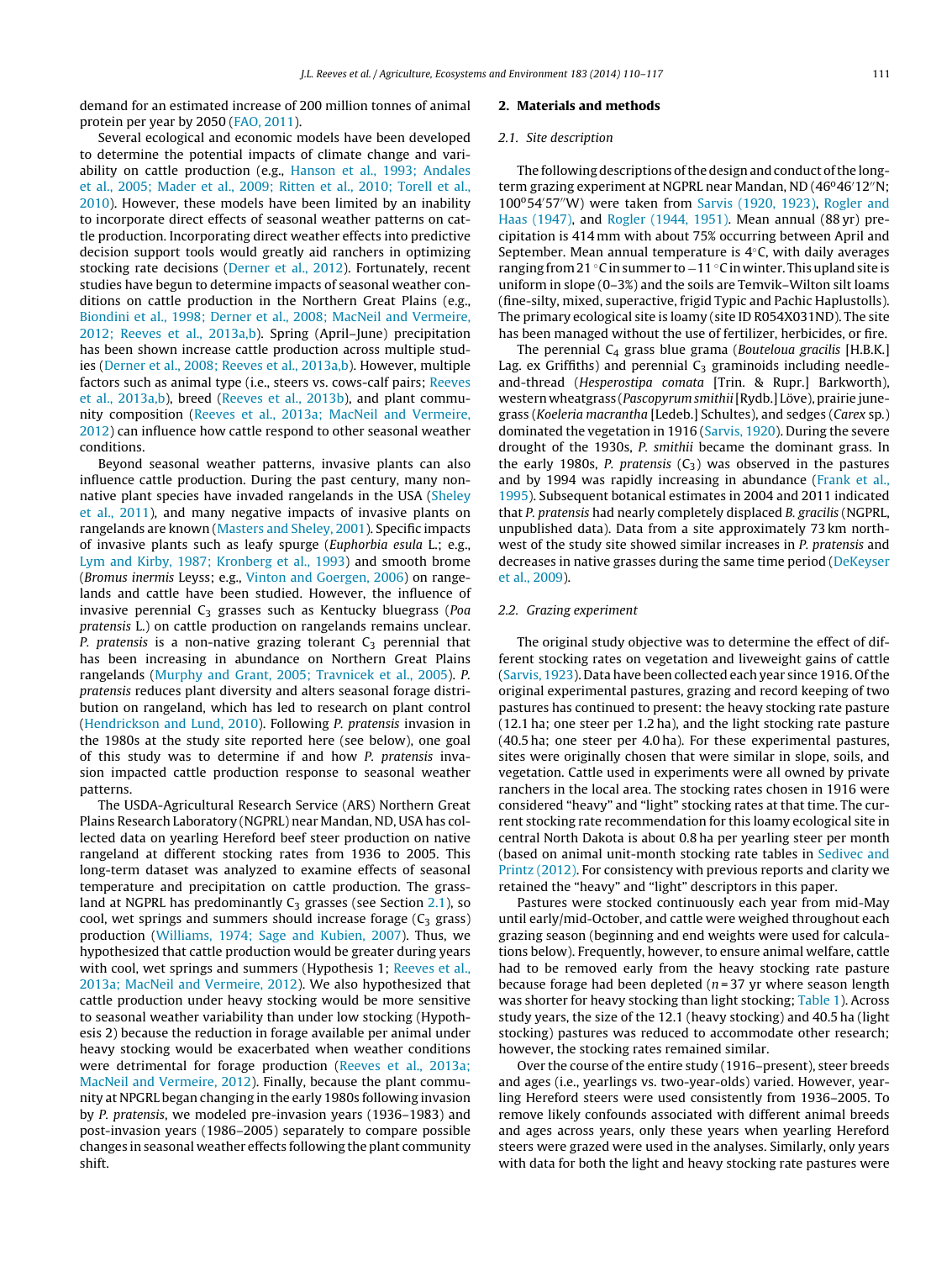## <span id="page-2-0"></span>**Table 1**

Pasture size, number of steers, yearly on-off dates (in month/day format), and stocking rates for yearling Hereford steers during pre- (1936–1983) and post-P. pratensis invasion (1986–2005) years. Pasture entry dates were the same for each treatment except in 1967 when cattle in the heavy stocking rate treatment entered pasture on 31 May. L=light stocking rate treatment; H=heavy stocking rate treatment. Missing years (1937, 1952–1955, 1977, 1984–1985, 1988, 1990) exist when cattle were either not grazed or historical data were missing. An animal unit equivalent of 0.75 was used in calculating stocking rates (AUD/ha; [Holechek](#page-7-0) et [al.,](#page-7-0) [1998\).](#page-7-0)

| Year          | Pasture Sz (HA) |             | No. steers |                     | Date on      | Date off       |                  | Days       |            | AUD/HA       |                |
|---------------|-----------------|-------------|------------|---------------------|--------------|----------------|------------------|------------|------------|--------------|----------------|
|               | L               | Н           | L          | H                   | $\bullet$    | L              | $\boldsymbol{H}$ | L          | H          | L            | Н              |
| 1936          | 40.5            | 12.1        | 10         | 10                  | 5/26         | 8/29           | 8/29             | 95         | 95         | 17.6         | 58.7           |
| 1938          | 40.5            | 12.1        | 10         | 10                  | 5/21         | 10/13          | 10/13            | 145        | 145        | 26.9         | 89.6           |
| 1939          | 40.5            | 12.1        | 10         | 10                  | 5/11         | 10/13          | 10/13            | 155        | 155        | 28.7         | 95.8           |
| 1940          | 40.5            | 12.1<br>9.3 | 10<br>13   | 10<br>10            | 5/16         | 10/13<br>10/3  | 10/13<br>10/3    | 150        | 150<br>130 | 27.8<br>31.3 | 92.7<br>104.3  |
| 1941<br>1942  | 40.5<br>40.5    | 9.3         | 13         | 10                  | 5/26<br>5/16 | 10/13          | 10/13            | 130<br>150 | 150        | 36.1         | 120.3          |
| 1943          | 40.5            | 9.3         | 13         | 10                  | 5/11         | 10/13          | 10/13            | 155        | 155        | 37.3         | 124.4          |
| 1944          | 40.5            | 9.3         | 13         | 10                  | 5/16         | 10/13          | 10/13            | 150        | 150        | 36.1         | 120.3          |
| 1945          | 40.5            | 9.3         | 13         | 10                  | 5/16         | 10/13          | 10/13            | 150        | 150        | 36.1         | 120.3          |
| 1946          | 40.5            | 9.3         | 13         | 10                  | 5/6          | 10/13          | 9/13             | 160        | 130        | 38.5         | 104.3          |
| 1947          | 40.5            | 9.3         | 13         | 10                  | 5/21         | 10/13          | 10/13            | 145        | 145        | 34.9         | 116.3          |
| 1948          | 40.5            | 9.3         | 13         | 10                  | 5/16         | 10/13          | 9/28             | 150        | 135        | 36.1         | 108.3          |
| 1949          | 40.5            | 9.3<br>9.3  | 13         | 10<br>10            | 5/11         | 10/3<br>10/3   | 8/29             | 145        | 110<br>90  | 34.9         | 88.3<br>72.2   |
| 1950<br>1951  | 40.5<br>28.3    | 9.3         | 13<br>13   | 10                  | 5/30<br>5/16 | 10/3           | 8/29<br>8/29     | 125<br>140 | 105        | 30.1<br>48.2 | 84.2           |
| 1956          | 28.3            | 9.3         | 11         | 10                  | 5/16         | 10/3           | 9/12             | 140        | 120        | 40.8         | 96.3           |
| 1957          | 28.3            | 9.3         | 11         | 10                  | 5/16         | 10/3           | 9/13             | 140        | 120        | 40.8         | 96.3           |
| 1958          | 28.3            | 9.3         | 11         | 10                  | 5/16         | 10/3           | 8/29             | 140        | 105        | 40.8         | 84.2           |
| 1959          | 28.3            | 9.3         | 11         | 10                  | 5/16         | 10/3           | 7/30             | 140        | 75         | 40.8         | 60.2           |
| 1960          | 28.3            | 9.3         | 11         | 10                  | 5/16         | 10/3           | 9/12             | 140        | 120        | 40.8         | 96.3           |
| 1961          | 28.3            | 9.3         | 11         | 10                  | 5/16         | 10/3           | 7/10             | 140        | 65         | 40.8         | 68.2           |
| 1962<br>1963  | 28.3<br>28.3    | 9.3<br>9.3  | 11         | 10                  | 5/16         | 10/3<br>10/3   | 10/3<br>9/8      | 140        | 140        | 40.8         | 112.3<br>92.3  |
| 1964          | 28.3            | 9.3         | 11<br>11   | 10<br>10            | 5/16<br>5/16 | 10/3           | 8/29             | 140<br>140 | 115<br>105 | 40.8<br>40.8 | 84.2           |
| 1965          | 28.3            | 9.3         | 11         | 10                  | 5/16         | 10/3           | 9/23             | 140        | 130        | 40.8         | 104.3          |
| 1966          | 12.9            | 2.8         | 5          | 3                   | 5/16         | 10/3           | 8/24             | 140        | 100        | 40.8         | 80.2           |
| 1967          | 12.9            | 2.8         | 5          | 3                   | 5/16         | 10/3           | 8/24             | 140        | 85         | 40.8         | 68.2           |
| 1968          | 12.9            | 2.8         | 5          | 3                   | 5/16         | 10/3           | 8/29             | 140        | 105        | 40.8         | 84.2           |
| 1969          | 12.9            | 2.8         | 5          | 3                   | 5/16         | 10/3           | 9/13             | 140        | 120        | 40.8         | 96.3           |
| 1970          | 12.9            | 2.8         | 5          | 3                   | 5/21         | 10/3           | 8/29             | 135        | 100        | 39.3         | 80.2           |
| 1971          | 12.9            | 2.8         | 5          | 3                   | 5/11         | 10/3           | 8/29             | 145        | 110        | 42.3         | 88.3           |
| 1972<br>1973  | 12.9<br>12.9    | 2.8<br>2.8  | 5<br>5     | 3<br>3              | 5/16<br>5/16 | 10/3<br>10/3   | 9/13<br>7/20     | 140<br>140 | 120<br>65  | 40.8<br>40.8 | 96.3<br>52.1   |
| 1974          | 12.9            | 2.8         | 5          | 3                   | 5/14         | 10/8           | 8/30             | 145        | 105        | 42.3         | 84.2           |
| 1975          | 12.9            | 2.8         | 5          | 3                   | 5/22         | 10/6           | 8/28             | 137        | 98         | 39.9         | 78.6           |
| 1976          | 12.9            | 2.8         | 5          | 3                   | 5/20         | 9/9            | 7/7              | 102        | 48         | 29.7         | 38.5           |
| 1978          | 12.9            | 2.8         | 5          | 3                   | 5/17         | 10/4           | 9/12             | 140        | 118        | 40.8         | 94.7           |
| 1979          | 12.9            | 2.8         | 5          | 3                   | 5/23         | 9/28           | 8/16             | 128        | 85         | 37.3         | 68.2           |
| 1980          | 12.9            | 2.8         | 5          | $\overline{c}$      | 5/21         | 9/10           | 6/4              | 112        | 14         | 32.6         | 7.5            |
| 1981<br>1982  | 12.9            | 2.8<br>2.8  | 4          | $\overline{c}$<br>3 | 5/26         | 10/7           | 8/26             | 134        | 92         | 31.2         | 49.2           |
| 1983          | 24.6<br>12.9    | 2.8         | 6<br>4     | 3                   | 5/21<br>5/18 | 10/7<br>10/5   | 9/9<br>9/7       | 139<br>140 | 111<br>112 | 25.4<br>32.6 | 89.1<br>89.9   |
| Pre-invasion  |                 |             |            |                     |              |                |                  |            |            |              |                |
| Mean          | $\bullet$       |             | $\bullet$  | $\bullet$           |              |                |                  | 139        | 111        | 36.8         | 86.7           |
| SD            | $\bullet$       |             | $\bullet$  | $\bullet$           |              | $\bullet$      | ●                | 12.3       | 30.1       | 5.89         | 23.4           |
| 1986          | 15.4            | 2.8         | 5          | 3                   | 5/28         | 10/15          | 10/15            | 140        | 140        | 34.0         | 112.3          |
| 1987          | 15.4            | 2.8         | 5          | 3                   | 5/27         | 10/6           | 9/23             | 132        | 119        | 32.1         | 95.5           |
| 1989<br>1991  | 15.4            | 2.8<br>2.8  | 6<br>6     | 3<br>3              | 5/19<br>5/17 | 9/29<br>9/27   | 8/10             | 133<br>133 | 83<br>112  | 38.8<br>38.8 | 66.6<br>89.9   |
| 1992          | 15.4<br>15.4    | 2.8         | 6          | 3                   | 5/14         | 10/1           | 9/6<br>10/1      | 140        | 140        | 40.9         | 112.3          |
| 1993          | 15.4            | 2.8         | 6          | 3                   | 5/20         | 10/7           | 10/7             | 140        | 140        | 40.9         | 112.3          |
| 1994          | 15.4            | 2.8         | 6          | 3                   | 5/19         | 10/6           | 10/6             | 140        | 140        | 40.9         | 112.3          |
| 1995          | 15.4            | 2.8         | 6          | 3                   | 5/19         | 10/6           | 10/6             | 140        | 140        | 40.9         | 112.3          |
| 1996          | 15.4            | 2.8         | 6          | 3                   | 5/17         | 10/4           | 10/4             | 140        | 140        | 40.9         | 112.3          |
| 1997          | 15.4            | 2.8         | 6          | 3                   | 5/22         | 10/9           | 10/9             | 140        | 140        | 40.9         | 112.3          |
| 1998          | 15.4            | 2.8         | 6          | 3                   | 5/21         | 10/8           | 9/30             | 140        | 132        | 40.9         | 105.9          |
| 1999          | 15.4            | 2.8         | 6          | 3                   | 5/25         | 10/12          | 10/12            | 140        | 140        | 40.9         | 112.3          |
| 2000<br>2001  | 15.4<br>15.4    | 2.8<br>2.8  | 6<br>6     | 3<br>3              | 5/25<br>5/24 | 10/11<br>10/10 | 10/11<br>10/10   | 140<br>140 | 140<br>140 | 40.9<br>40.9 | 112.3<br>112.3 |
| 2002          | 15.4            | 2.8         | 6          | 3                   | 5/31         | 10/17          | 10/10            | 140        | 132        | 40.9         | 105.9          |
| 2003          | 15.4            | 2.8         | 6          | 3                   | 6/12         | 10/9           | 9/22             | 119        | 102        | 34.7         | 81.8           |
| 2004          | 15.4            | 2.8         | 6          | 3                   | 5/25         | 9/10           | 9/10             | 109        | 109        | 31.8         | 87.4           |
| 2005          | 15.4            | 2.8         | 6          | 3                   | 6/1          | 10/4           | 10/4             | 126        | 126        | 36.8         | 101.1          |
| Post-invasion |                 |             |            |                     |              |                |                  |            |            |              |                |
| Mean          | $\bullet$       |             | $\bullet$  | $\bullet$           |              | $\bullet$      | $\bullet$        | 135        | 129        | 38.7         | 103            |
| SD            | $\bullet$       | $\bullet$   | $\bullet$  | $\bullet$           | $\bullet$    | $\bullet$      | $\bullet$        | 8.84       | 16.9       | 3.28         | 13.6           |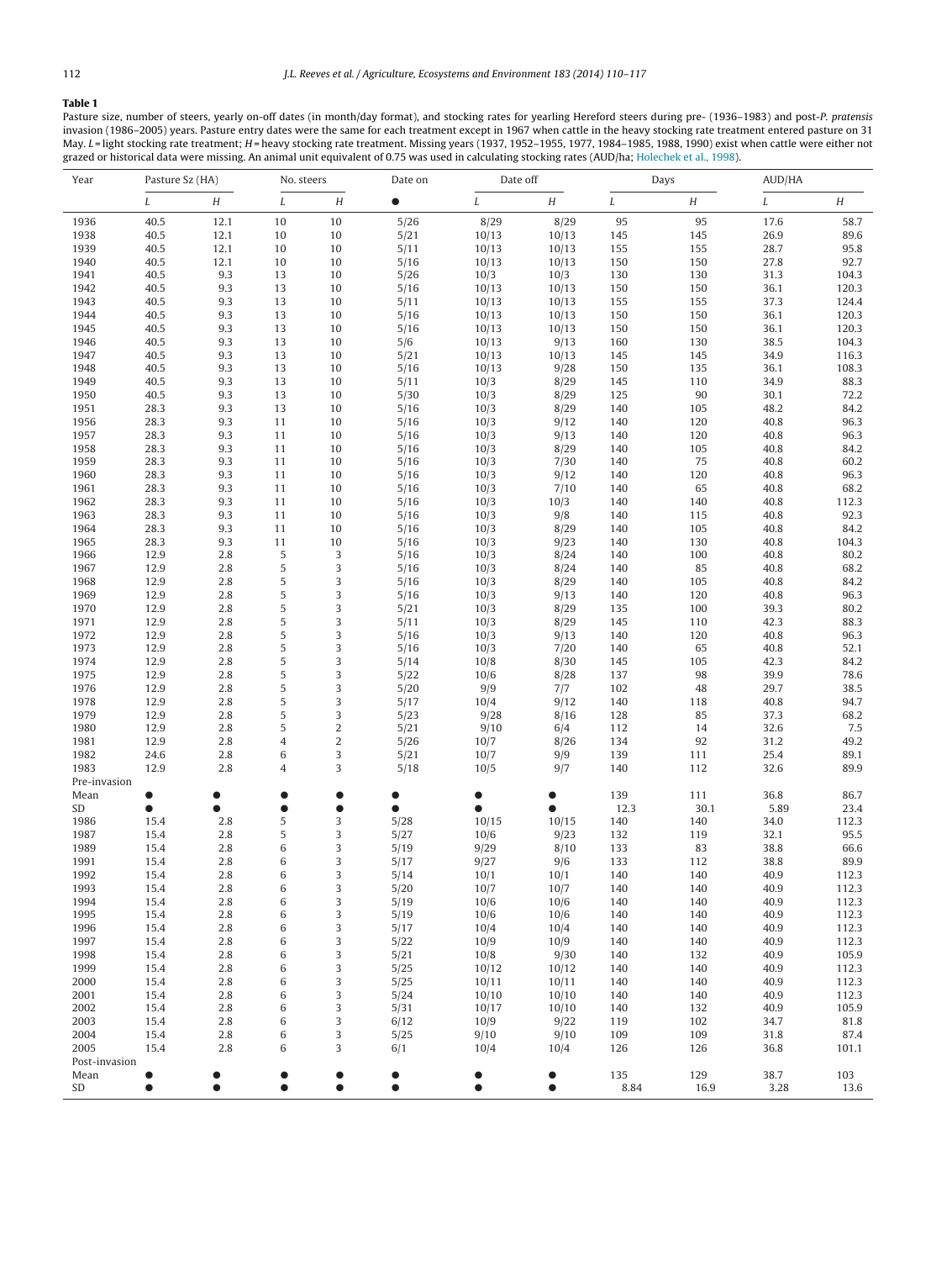<span id="page-3-0"></span>

**Fig. 1.** Comparison of mean cattle production (kg/ha) between stocking rate treatments during pre- (1936–1983) and post- (1986–2005) P. pratensis invasion years. Bars represent mean±1 SE. P-values and Z-values are results from Wilcoxon tests. Significant differences in cattle production between pre- and post-invasion years may have been driven by a higher stocking rate in the post-invasion years ([Table](#page-2-0) 1). Precipitation was generally higher during the post-invasion years as well [\(Table](#page-5-0) 2).

included in the analyses. Some years (data) were missing either because cattle were not grazed or because historical data could not be found. See [Table](#page-2-0) 1 for a summary of yearly dates and stocking rates for each pasture (treatment) used in this study. For the analyses below, total cattle production (kg/ha) was calculated for each treatment by dividing the sum of steer seasonal weight gains by the number of total hectares in the respective pastures ([Reeves](#page-7-0) et [al.,](#page-7-0) [2013a,b\).](#page-7-0)

### 2.3. Statistical analyses and model fitting

Because plant community composition can strongly influence forage [\(Smart](#page-7-0) et [al.,](#page-7-0) [2007\)](#page-7-0) and therefore cattle ([MacNeil](#page-7-0) [and](#page-7-0) [Vermeire,](#page-7-0) [2012;](#page-7-0) [Reeves](#page-7-0) et [al.,](#page-7-0) [2013a,b\)](#page-7-0) response to weather, and since the plant community shifted at NGPRL, we divided the data set into pre- (1936 to 1983) and post-P. pratensis invasion years (1986 to 2005). These sets of years were modeled separately to examine likely differences in cattle production response to seasonal weather patterns based on the different plant communities (i.e., more  $C_4$  vs. almost totally  $C_3$ -dominated in pre- vs. post-P. pratensis invasion, respectively). Though analyses across all years combined were also performed, confounds associated with differing cattle responses to weather by plant community were clearly evidenced by much lower  $R^2$  values and smaller coefficients in the overall model (data not shown here) than for the separated results presented below. Because important weather variables from each plant community competed with each other in the overall model, results from combining data become difficult to clearly interpret and thus are perhaps not as meaningful. Further, Wilcoxon tests were used to test for differences in cattle production between the pre- and post-invasion years. Production differences between these years (Fig. 1) also justified that we modeled the pre- and postinvasion years separately. As in [Reeves](#page-7-0) et [al.](#page-7-0) [\(2013a\),](#page-7-0) we modeled the light and heavy stocking rate pastures separately to examine our hypothesis that cattle production in the heavy stocking rate pasture would be more sensitive to seasonal weather variability than cattle production at light stocking.

To examine the influences of seasonal weather patterns on cattle production under pre- vs. post-invasion status at each stocking rate, model averaging methodology in JMP 10.0.0 [\(SAS](#page-7-0) [Institute](#page-7-0) [Inc.,](#page-7-0) [2012;](#page-7-0) as in [Reeves](#page-7-0) et [al.,](#page-7-0) [2013a,b\)](#page-7-0) was used. This method

calculates averaged model coefficients using corrected Akaike Information Criterion (AICc) weights [\(SAS](#page-7-0) [Institute](#page-7-0) [Inc.,](#page-7-0) [2012;](#page-7-0) [http://www.jmp.com/support/help/The](http://www.jmp.com/support/help/The_Model_Averaging_Option.shtml) Model Averaging Option. [shtml](http://www.jmp.com/support/help/The_Model_Averaging_Option.shtml)). The fitting and averaging of multiple competing models accounts for model uncertainty and selection procedure bias, thereby preventing selection of a poor model ([Wang](#page-7-0) et [al.,](#page-7-0) [2009\).](#page-7-0) Model averaging tends to produce accurately predictive models [\(SAS](#page-7-0) [Institute](#page-7-0) [Inc.,](#page-7-0) [2012\),](#page-7-0) which can often be more accurate than many "best-model" methods [\(Burnham](#page-6-0) [and](#page-6-0) [Anderson,](#page-6-0) [2004\).](#page-6-0) [Burnham](#page-6-0) [and](#page-6-0) [Anderson](#page-6-0) [\(2004\)](#page-6-0) and [Wang](#page-7-0) et [al.](#page-7-0) [\(2009\)](#page-7-0) provide model averaging reviews.

Because our models had nine total variables (see below), we used a maximum of nine variables for individual models. For selection of models to be averaged, an AICc cutoff weight of 0.95 was used ([SAS](#page-7-0) [Institute](#page-7-0) [Inc.,](#page-7-0) [2012\),](#page-7-0) meaning that out of all possible models, those models that make up 95% of the total AICc weight (sum of all individual AICc weights) were used to calculate weighted coefficient averages. Since model averaging is an informationtheoretic approach, results must be interpreted and inferred from outputs without corresponding P-values. Information-theoretic approaches can provide many benefits over traditional null hypothesis testing and interpretation of P-values, as they do not rely on arbitrary declarations of "significance" ([Anderson](#page-6-0) et [al.,](#page-6-0) [2000\).](#page-6-0)

To minimize both spurious effects and over-fitting of the data, our selected model structure was based on parsimony and a priori hypotheses (rather than "data dredging"; [Anderson](#page-6-0) et [al.,](#page-6-0) [2001\).](#page-6-0) The selected model structure was also chosen to maximize utility for decision support tools [\(Derner](#page-7-0) et [al.,](#page-7-0) [2012\),](#page-7-0) as it aggregated climatic data into three-month periods to parallel the three-month weather forecasts available from the National Atmospheric and Oceanic Administration (NOAA) (<http://www.nws.noaa.gov/predictions.php>). Further, current-season weather data were aggregated into three-month periods because three-month periods of precipitation were shown by [Derner](#page-7-0) et [al.](#page-7-0) [\(2008\)](#page-7-0) to be better predictors of cattle production than individual months in northern mixed-grass prairie.

To account for potential genetic differences across years, average steer weights at the start of the grazing season were used in the models (initial weights increased with time over study period; Avg. Start weight =  $-3981.8 + 2.2 \times$  Year;  $R^2$  = 0.80; P < 0.0001 [data not shown]; as in [Reeves](#page-7-0) et [al.,](#page-7-0) [2013b\).](#page-7-0) In addition to initial weights, we included the same eight weather variables as [Reeves](#page-7-0) et [al.](#page-7-0)  $(2013a,b)$ . Included were total precipitation (mm) and average (of average) temperature values (◦C; mid-point between maximum and minimum temperatures) for both spring (April–June) and summer (July–September) of the current grazing season. An interaction term of precipitation  $\times$  temperature was also included for the spring and summer variables in the event that effects of temperature and precipitation were not simply additive. Since previous year precipitation and forage production can affect forage production in the current year [\(Oesterheld](#page-7-0) et [al.,](#page-7-0) [2001\),](#page-7-0) prior growing season (April–September) and prior fall/winter (October–March) precipitation, but not temperature, were also included in the model. All weather data used here were acquired from the High Plains Regional Climate Center (Mandan Experiment Station; station no. 325479).

The chosen model structure was created under a hypothesis exploration framework (Anderson et [al.,](#page-6-0) [2001\),](#page-6-0) while also maximizing both biological meaning and management tool utility [\(Derner](#page-7-0) et [al.,](#page-7-0) [2012\).](#page-7-0) The model structure was selected to best match study goals rather than to provide the best fit, but most complicated and intricate possible model. It should be noted that model coefficients were not standardized since the aims of this study were use these models for predictive purposes, as well as to compare results to similar studies.As a result, because precipitation (mm) and temperature (◦C) values were on different scales, resulting coefficients for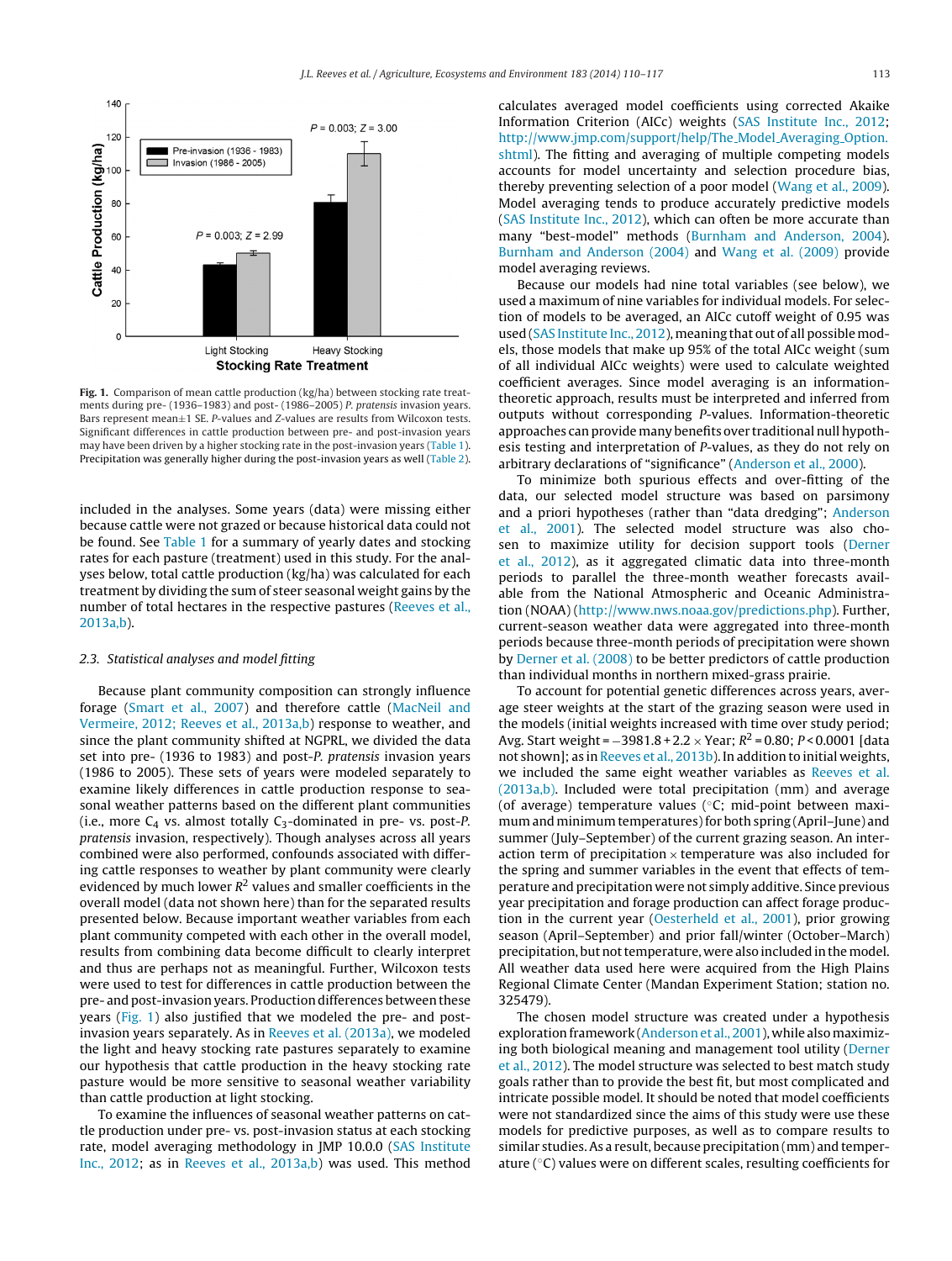these two types of variables are not directly comparable. Because the standard errors for each coefficient indicate coefficient bias towards zero [\(SAS](#page-7-0) [Institute](#page-7-0) [Inc.,](#page-7-0) [2012\),](#page-7-0) coefficient estimates that were larger than their respective standard errors were considered to be particularly robust (important) predictors of cattle production [\(Reeves](#page-7-0) et [al.,](#page-7-0) [2013a,b\).](#page-7-0) The term "robust" will hereafter be used to describe variables that were considered to be more accurately predictive and thus important components of the presented models.

### **3. Results**

As expected, cattle production was higher under heavy stocking than light stocking [\(Fig.](#page-3-0) 1), and weather was highly variable during the study period [\(Table](#page-5-0) 2), both for the pre- (1936–1983) and post-P. pratensis invasion (1986–2005) years. During the pre-invasion years, the precipitation values showed anywhere from a three-fold (prior April–September) to a 14-fold (April–June) difference between low and high yearly values. For the temperature variables, a 5.4 ℃ range existed between low and high years for April–June average temperature, whereas a 6.4 ◦C range existed between low and high July–September yearly values. Correspondingly, for the post-invasion precipitation values, a range of three-fold (prior April–September) to eight-fold (prior October–March) existed across years. Post-invasion temperatures had a range of 4.3 ◦C for April–June, and a range of 4.6 ◦C for July–September. Note that mean precipitation values were higher during post-invasion years, particularly for summer (July–September) and prior growing season (prior April–September).

#### 3.1. Model results for pre-invasion years (1936–1983)

During the pre-invasion years, robust coefficients differed for the heavy and light stocking rate treatments. For the heavy stocking rate treatment, animal entry weight had a robust negative effect on cattle production, while spring (April–June) precipitation, spring precipitation  $\times$  temperature interaction, and winter (prior October–March) precipitation all had robust positive effects on cattle production [\(Table](#page-5-0) 3). The robust spring precipitation  $\times$  temperature interaction term under heavy stocking may indicate that the importance of spring precipitation increases as spring temperatures increase, though interaction terms in the context of model averaging can be difficult to interpret and need more research [\(Dochtermann](#page-7-0) [and](#page-7-0) [Jenkins,](#page-7-0) [2011\).](#page-7-0) For the light stocking rate treatment, spring and summer (July–September) temperature showed robust negative effects on cattle production, with robust positive effects of spring precipitation and spring precipitation  $\times$  temperature interaction ([Table](#page-5-0) 3). Fig. 2 shows relative robustness for each variable under each stocking rate as calculated from [Table](#page-5-0) 3. With the exception of spring and summer temperatures, model-averaged coefficients were higher for the heavy stocking rate, as was the  $R^2$  value, indicating that cattle production under heavy stocking was more sensitive to seasonal weather variability.

#### 3.2. Model results for post-invasion years (1986–2005)

As with pre-invasion years, during post-invasion years, robust coefficients differed between the heavy and light stocking rate treatments. Under heavy stocking, spring precipitation, winter precipitation, and prior growing season (prior April–September) precipitation all had robust positive effects on cattle production. Spring temperature had a large, robust negative effect on cattle production as well [\(Table](#page-5-0) 3). Under light stocking, spring temperature had a smaller but still robust negative effect on cattle production, along with a negative effect of spring precipi $t$ ation  $\times$  temperature interaction, and a positive effect of prior winter precipitation [\(Table](#page-5-0) 3). [Fig.](#page-6-0) 3 shows relative robustness for each variable under each stocking rate as calculated from [Table](#page-5-0) 3. In many instances, coefficient estimates were larger under heavy stocking than light stocking, as was the  $R^2$  value, again indicating that cattle production under heavy stocking was more sensitive to seasonal weather variability.

#### **4. Discussion**

We accepted our first hypothesis that cool, wet springs and summers would increase cattle production in this  $C_3$ -dominated northern mixed-grass prairie. Higher cattle production was associated with greater spring precipitation for heavy stocking during both pre- and post-P. pratensis invasion years. Cool spring temperatures were also shown to increase cattle production for light stocking during pre-invasion years, and for both light and heavy stocking during post-invasion years. Similarly, cool summers were shown to increase cattle production under light stocking during pre-invasion years. These seasonal weather variables likely increased cattle production through favorable growing conditions



**Fig. 2.** Relative variable robustness for pre-P. pratensis invasion years (1936–1983). Panel A represents heavy stocking rate treatment; panel B represents light stocking rate treatment. Values were calculated by dividing coefficient estimates from [Table](#page-5-0) 3 by their corresponding standard errors. Bars extending beyond the dashed line indicate that the coefficient was larger than its standard error and thus considered robust (as described above). Absolute values of coefficients were used in figure calculations. Refer to [Table](#page-5-0) 3 for coefficient signs. Note that variable robustness as shown here does not necessarily indicate variable effect size.

#### for C3 grasses ([Williams,](#page-7-0) [1974;](#page-7-0) [Sage](#page-7-0) [and](#page-7-0) [Kubien,](#page-7-0) [2007;](#page-7-0) [Derner](#page-7-0) [and](#page-7-0) [Hart,](#page-7-0) [2007\).](#page-7-0)

Our second hypothesis that cattle production under heavy stocking would be more sensitive to weather variability than under light stocking was also supported. More of the variation in cattle production for heavy stocking was explained by seasonal weather variables than for light stocking, both for pre- and post-invasion years. Many of the coefficient estimates were also larger for heavy compared to light stocking for both pre- and post-invasion years, indicating that seasonal weather variables had a larger impact on cattle production under heaving stocking (though the unstandardized coefficients make it somewhat difficult to directly compare coefficients). Because forage availability per animal was already experimentally reduced for heavy stocking, further reductions in forage availability through poor weather conditions should decrease cattle production more under heavy than light stocking. This finding is consistent with prior observed results from other northern mixed-grass prairie studies (e.g., [Derner](#page-7-0) et [al.,](#page-7-0) [2008;](#page-7-0) [Reeves](#page-7-0) et [al.,](#page-7-0) [2013a\).](#page-7-0)

Prior growing season (prior April–September) and prior fall/winter (October–March) precipitation were shown to increase cattle production differentially by stocking rate and invasion status. For instance, prior growing season precipitation increased cattle production at only the heavy stocking rate during post-invasion years, though prior fall/winter precipitation increased cattle production in all instances except light stocking during pre-invasion years. Prior precipitation increased cattle production likely because both prior growing season [\(Oesterheld](#page-7-0) et [al.,](#page-7-0) [2001\)](#page-7-0) and prior winter ([Chimner](#page-6-0) [and](#page-6-0) [Welker,](#page-6-0) [2005\)](#page-6-0) precipitation can increase forage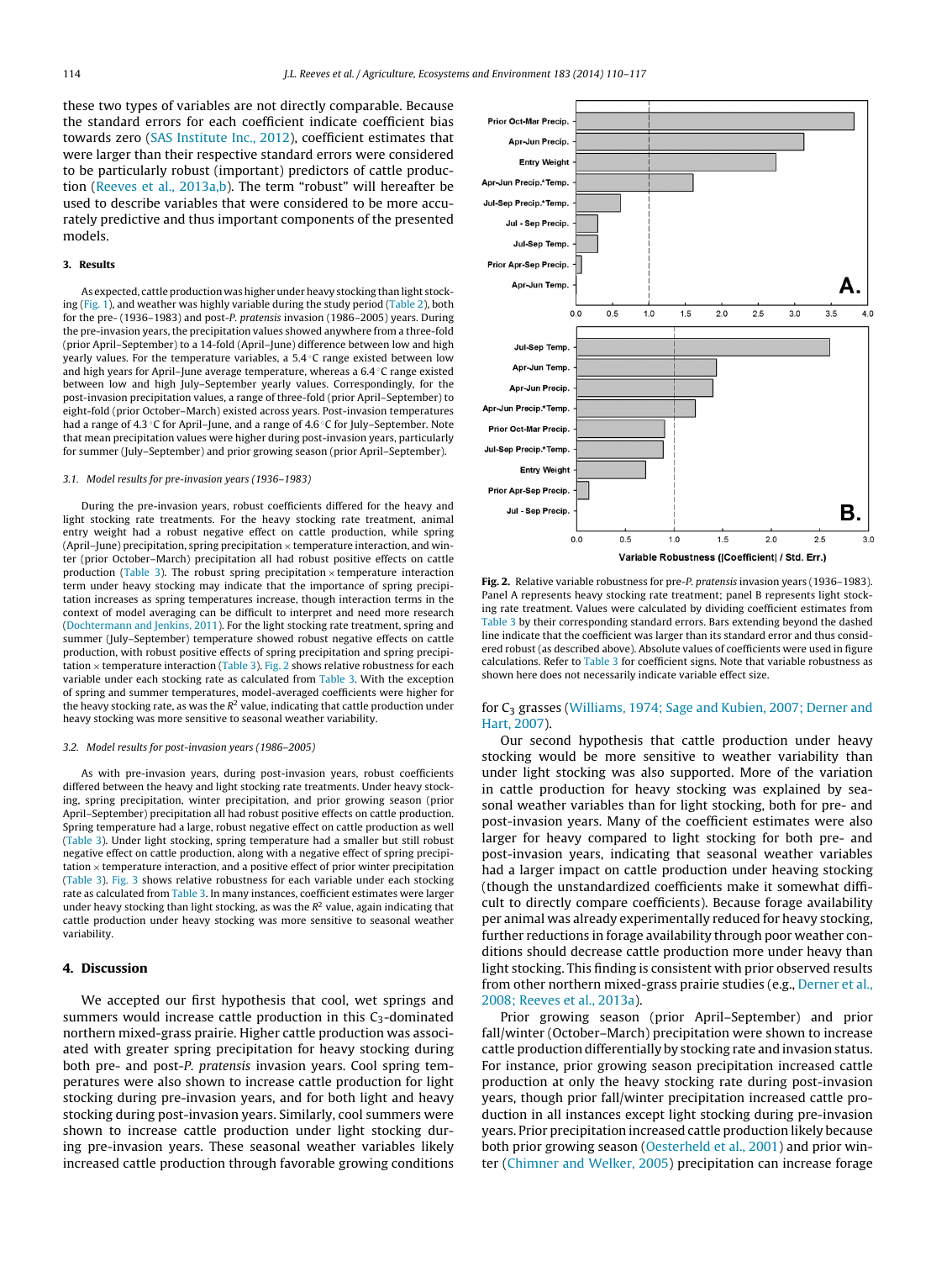#### <span id="page-5-0"></span>**Table 2**

Summary seasonal weather data during study period with year of extreme values in parentheses. Data are shown separately for pre- vs. post-P. pratensis invasion periods. Summary data include only years during which cattle were grazed (as shown in [Table](#page-2-0) 1).

|               |           |               | Avg. temperature $(°C)$ |              |              |             |             |
|---------------|-----------|---------------|-------------------------|--------------|--------------|-------------|-------------|
|               |           | Prior Apr–Sep | Prior Oct-Mar           | $Apr-Iun$    | Jul-Sep      | Apr-Jun     | Jul-Sep     |
| Pre-invasion  | Mean      | 329.3         | 84.5                    | 180.1        | 139.3        | 11.8        | 18.8        |
| (1936–1983)   | <b>SD</b> | 66.6          | 37.2                    | 66.5         | 58.2         | 1.2         | 1.2         |
|               | Low       | 183.6 (1974)  | 21.8 (1961)             | 24.1 (1936)  | 44.7 (1976)  | 9.0(1950)   | 15.9 (1965) |
|               | High      | 555.5 (1966)  | 200.9 (1983)            | 352.6 (1975) | 283.0 (1951) | 14.4 (1980) | 22.3 (1936) |
| Post-invasion | Mean      | 374.5         | 94.1                    | 185.5        | 196.9        | 12.4        | 18.7        |
| (1986–2005)   | <b>SD</b> | 120.2         | 53.6                    | 66.4         | 81.3         | 1.1         | 1.3         |
|               | Low       | 195.8 (1989)  | 28.7 (1991)             | 90.4 (2002)  | 84.8 (2003)  | 10.9 (1996) | 16.0 (1992) |
|               | High      | 614.9 (1994)  | 230.9 (1995)            | 319.0 (1999) | 395.0 (1993) | 15.2 (1987) | 20.6 (1998) |

production in the current year. Similarly, early research at NGPRL showed forage and cattle production on native rangeland were positively correlated with soil moisture in the prior fall and with April to July precipitation in the current production year [\(Rogler](#page-7-0) [and](#page-7-0) [Haas,](#page-7-0) [1947\).](#page-7-0) Further, grazing research on P. pratensis-dominated grassland near Streeter, ND, USA showed a positive relationship between grass production and the total amount of precipitation received since the end of the growing season in the previous year ([Patton](#page-7-0) et [al.,](#page-7-0) [2007\).](#page-7-0) For both native  $C_3$ -dominated rangeland and P. pratensis-dominated rangeland, prior growing season and winter precipitation is critical for land managers employing heavy stocking rates. In contrast to heavy stocking, light stocking leaves greater vegetative and litter cover [\(Manley](#page-7-0) et [al.,](#page-7-0) [1997;](#page-7-0) [Derner](#page-7-0) [and](#page-7-0) [Hart,](#page-7-0) [2007\),](#page-7-0) both of which contribute to greater retention of soil water. This buffers variation in response to precipitation ([Patton](#page-7-0) et [al.,](#page-7-0) [2007\)](#page-7-0) and thus perhaps reduces reliance on prior growing season and prior fall/winter precipitation for light stocking.

Model results largely conformed to site-specific vegetation composition, with model results differing for pre- and post-P. pratensis invasion years. Because the current (i.e., post-invasion) plant community at NGPRL is predominately  $C_3$ -grass dominated, forage production can be expected to increase with cool, wet springs ([Williams,](#page-7-0) [1974;](#page-7-0) [Derner](#page-7-0) [and](#page-7-0) [Hart,](#page-7-0) [2007\).](#page-7-0) Cattle production was tightly coupled to these same environmental factors, which may be ideal for cattle (not just forage) as well ([Ames,](#page-6-0) [1980\).](#page-6-0) Coefficients increased for spring temperature and precipitation (especially at the heavy stocking rate) during the post-invasion compared to the pre-invasion years, as did overall model  $R^2$  values. Thus, model results indicated that cool, wet springs became especially important for forage production in the post-P. pratensis invasion years. This can perhaps be attributed to P. pratensis being most productive in early spring when temperatures are cool and soil moisture levels relatively high ([Wedin](#page-7-0) [and](#page-7-0) [Huff,](#page-7-0) [1996\).](#page-7-0) During the pre-invasion years, composition of blue grama in the plant community was higher with heavy than light stocking (NGPRL, unpublished data). As such, the robust negative effect of summer temperatures with light, but not heavy, stocking can be explained by the increased proportion of  $C_3$  grasses being negatively impacted by warmer temperatures [\(Williams,](#page-7-0) [1974\).](#page-7-0) When  $C_4$  grasses are a greater component of the plant community in northern mixed-grass prairie, the corresponding weather variables that influence cattle production change to be coupled with  $C_4$  grass production (i.e., warm, wet summers; [Reeves](#page-7-0) et [al.,](#page-7-0) [2013a\).](#page-7-0) The importance of considering plant community composition when using seasonal weather conditions to predict forage and cattle production is highlighted here ([Smart](#page-7-0) et [al.,](#page-7-0) [2007\),](#page-7-0) as is the corresponding importance of site-specificity for decision support tools.

Models presented here explained up to 74% of the variation in yearling Hereford steer cattle production (Table 3). However, multiple factors may contribute to the remaining  $\geq$ 26% of variation. For instance, stocking rates varied in some years [\(Table](#page-2-0) 1), and since stocking rate can influence yearling steer production (e.g., [Derner](#page-7-0) et [al.,](#page-7-0) [2008;](#page-7-0) [Reeves](#page-7-0) et [al.,](#page-7-0) [2013a\),](#page-7-0) this stocking rate variation may account for some of the unexplained variance. All years (regardless of stocking rate) were left in the models, however ([Reeves](#page-7-0) et [al.,](#page-7-0) [2013a,b\),](#page-7-0) as stocking rate variation was due to grazing seasons being shortened because of poor weather and forage depletion, and because stocking rate is such a strong determinant of cattle production that it can override weather effects in these models if included as a covariate. In addition to stocking rate variation, changes in animals across years may have also influenced cattle production. Steer entry weights were the best available method to account for animal changes across years given the data [\(Reeves](#page-7-0) et [al.,](#page-7-0) [2013b\),](#page-7-0) and entry weight did show a robust negative effect on beef production

#### **Table 3**

Model averaged coefficients for entry weight and seasonal weather effects on yearling Hereford steer cattle production (kg/ha) during both pre-(1936–1983) and post-  $(1986-2005)$  P. pratensis invasion years. Sample sizes  $(n)$  in column headers represent the number of models that were used in calculating weighted coefficient averages. Bolded values indicate coefficients where means were greater than standard error, indicating robustness of that variable. Note that the coefficients are unstandardized.

| Variable                                           |                |            | Pre-invasion (1936-1983) |            | Post-invasion (1986-2005) |            |                 |            |  |
|----------------------------------------------------|----------------|------------|--------------------------|------------|---------------------------|------------|-----------------|------------|--|
|                                                    | Stocking rate  |            |                          |            | Stocking rate             |            |                 |            |  |
|                                                    | Heavy $(n=76)$ |            | Light $(n=261)$          |            | Heavy $(n=76)$            |            | Light $(n=120)$ |            |  |
|                                                    | Estimate       | Std. error | Estimate                 | Std. error | Estimate                  | Std. error | Estimate        | Std. error |  |
| Intercept                                          | 88.255         | ●          | 103.803                  | $\bullet$  | 114.005                   | $\bullet$  | 65.450          | $\bullet$  |  |
| Animal Entry Weight                                | $-0.324$       | 0.118      | 0.017                    | 0.024      | 0.005                     | 0.043      | $-0.012$        | 0.019      |  |
| Apr-Jun precipitation                              | 0.172          | 0.055      | 0.021                    | 0.015      | 0.343                     | 0.087      | 0.001           | 0.007      |  |
| Apr-Jun avg. temperature                           | 0.009          | 1.344      | $-1.188$                 | 0.826      | $-8.798$                  | 3.810      | $-0.909$        | 0.682      |  |
| (Apr-Jun precipitation)*(Apr-Jun avg. temperature) | 0.045          | 0.028      | 0.011                    | 0.009      | 0.003                     | 0.032      | $-0.041$        | 0.018      |  |
| Jul-Sep precipitation                              | 0.009          | 0.030      | 0.000                    | 0.011      | 0.003                     | 0.018      | 0.001           | 0.005      |  |
| Jul-Sep avg. temperature                           | 0.445          | 1.494      | $-2.784$                 | 1.070      | 0.051                     | 0.996      | $-0.128$        | 0.338      |  |
| (Jul–Sep precipitation)*(Jul–Sep avg. temp)        | 0.014          | 0.023      | 0.008                    | 0.009      | 0.009                     | 0.016      | 0.000           | 0.003      |  |
| Prior Apr-Sep. precipitation                       | 0.002          | 0.027      | $-0.001$                 | 0.008      | 0.084                     | 0.035      | 0.000           | 0.003      |  |
| Prior Oct-Mar precipitation                        | 0.374          | 0.098      | $-0.019$                 | 0.021      | 0.094                     | 0.069      | 0.023           | 0.016      |  |
| Coefficient of determination $(R^2)$               | 0.56           |            | 0.44                     |            | 0.74                      |            | 0.55            |            |  |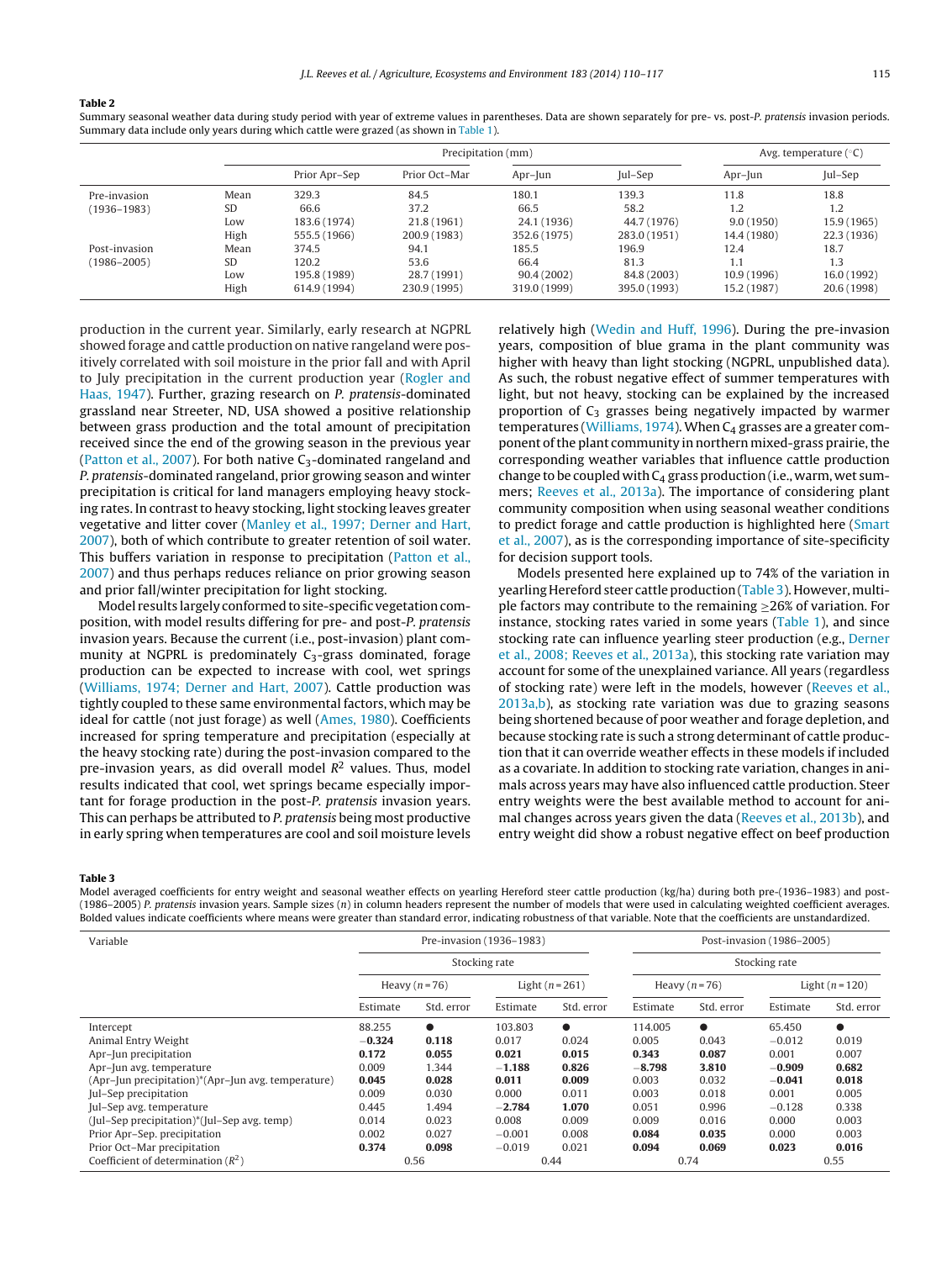<span id="page-6-0"></span>

**Fig. 3.** Variable robustness for post-P. pratensis invasion years (1986–2005). Panel represents heavy stocking rate treatment; panel B represents light stocking rate treatment. Values were calculated by dividing coefficient estimates from [Table](#page-5-0) 3 by their corresponding standard errors. Bars extending beyond the dashed line indicate that the coefficient was larger than its standard error and thus considered robust (as described above). Absolute values of coefficients were used in figure calculations. Refer to [Table](#page-5-0) 3 for coefficient signs. Note that variable robustness as shown here does not necessarily indicate variable effect size.

under the heavy stocking rate during pre-invasion years. Animal genetic changes (other than those associated with the increasing entry weights across study years), along with potential variations in source or handing of animals (i.e., supplements) prior to grazing season across years, also could have influenced cattle production. We had no data or information to be able to account for these other potential influences, however.

Because stocking rates are often maximized in an effort to maximize profits [\(Dunn](#page-7-0) et [al.,](#page-7-0) [2010\),](#page-7-0) ranchers can be cautioned based on our model results that heavy stocking will make them more sensitive to seasonal weather effects. To reduce enterprise risk associated with inherently variable seasonal weather conditions, improved decision support tools could assist ranchers making stocking rate decisions based on seasonal weather forecasts. Decision support tools such as the Great Plains Framework for Agricultural Resource Management (GPFARM; [Shaffer](#page-7-0) et [al.,](#page-7-0) [2000;](#page-7-0) [Andales](#page-7-0) et [al.,](#page-7-0) [2005,](#page-7-0) [2006\)](#page-7-0) can be improved by incorporating information about direct seasonal weather impacts on cattle production. Furthering the utility of decision support tools such as GPFARM by including weather variables that are forecasted up to a year in advance (such as the three-month seasonal forecasts from NOAA as noted above) would allow stocking rate alternatives/options to be presented to ranchers well in advance of the grazing season. For example, ranchers who normally use heavy stocking rates and graze both cow-calf pairs and yearlings could sell(or relocate) some of their animals in early spring if precipitation during the previous year was lower than normal and current winter/early spring precipitation was also poor. Ranchers who implement lighter stocking rates may have forage from the previous growing season to

graze and may not need to destock under such conditions. Matching stocking rates to expected seasonal weather conditions can be problematic for cow-calf only producers, but producers with a yearling steer component in their enterprise can have higher flexibility for this sort of adaptive management ([Ritten](#page-7-0) et [al.,](#page-7-0) [2010;](#page-7-0) [Torell](#page-7-0) et [al.,](#page-7-0) [2010\).](#page-7-0)

#### **5. Conclusion**

We analyzed a long-term (1936–2005) yearling Hereford steer weight gain dataset to determine the effects of seasonal weather patterns and P. pratensis invasion on cattle production in a  $C_3$ dominated northern mixed-grass prairie. Heavy stocking rates were more sensitive to seasonal weather variability than light stocking rates. Prior growing season precipitation, fall/winter precipitation, cool and wet springs, and cool summers, increased cattle production differentially by stocking rate and P. pratensis invasion status. Producing user-friendly decision support tools ([Derner](#page-7-0) et [al.,](#page-7-0) [2012\)](#page-7-0) that incorporate free, web-based seasonal weather forecasts will ultimately reduce rancher enterprise risk. As more long-term cattle weight gain datasets are analyzed, decision support tools will become increasingly useful and site-specific. This will not only assist rancher decision-making, but will also increase food security to provide animal protein to accommodate the growing world population [\(FAO,](#page-7-0) [2011\).](#page-7-0)

#### **Acknowledgements**

J.T. Sarvis established the experiment in 1915 and managed it until 1940. The experiment was continued by George Rogler (1940 to 1952), Russell Lorenz and G. Rogler (1953 to 1973.), R. Lorenz (1974 to1979), Lenat Hofmann (1980 to 1992), and Jim Karn (1993 to 2002). Numerous technicians and part-time students were also involved in the day-to-day management and conduct of the experiment. We would like to recognize these scientists and support staff for their extraordinary foresight and determination in adaptively managing and continuing this experiment for more than 90 years. Finally, the producers who provided study cattle over the course of the study are thanked for their invaluable contributions.

## **References**

- Ames, D., 1980. [Thermal](http://refhub.elsevier.com/S0167-8809(13)00382-4/sbref0005) [environment](http://refhub.elsevier.com/S0167-8809(13)00382-4/sbref0005) [affects](http://refhub.elsevier.com/S0167-8809(13)00382-4/sbref0005) [production](http://refhub.elsevier.com/S0167-8809(13)00382-4/sbref0005) [efficiency](http://refhub.elsevier.com/S0167-8809(13)00382-4/sbref0005) [of](http://refhub.elsevier.com/S0167-8809(13)00382-4/sbref0005) [livestock.](http://refhub.elsevier.com/S0167-8809(13)00382-4/sbref0005) [BioScience](http://refhub.elsevier.com/S0167-8809(13)00382-4/sbref0005) [30,](http://refhub.elsevier.com/S0167-8809(13)00382-4/sbref0005) [457–460.](http://refhub.elsevier.com/S0167-8809(13)00382-4/sbref0005)
- Andales, A.A., Derner, J.D., Bartling, P.N.S., Ahuja, L.R., Dunn, G.H., Hart, R.H., Hanson, J.D., 2005. [Evaluation](http://refhub.elsevier.com/S0167-8809(13)00382-4/sbref0010) [of](http://refhub.elsevier.com/S0167-8809(13)00382-4/sbref0010) [GPFARM](http://refhub.elsevier.com/S0167-8809(13)00382-4/sbref0010) [for](http://refhub.elsevier.com/S0167-8809(13)00382-4/sbref0010) [simulation](http://refhub.elsevier.com/S0167-8809(13)00382-4/sbref0010) [of](http://refhub.elsevier.com/S0167-8809(13)00382-4/sbref0010) [forage](http://refhub.elsevier.com/S0167-8809(13)00382-4/sbref0010) [production](http://refhub.elsevier.com/S0167-8809(13)00382-4/sbref0010) [and](http://refhub.elsevier.com/S0167-8809(13)00382-4/sbref0010) [cow–calf](http://refhub.elsevier.com/S0167-8809(13)00382-4/sbref0010) [weights.](http://refhub.elsevier.com/S0167-8809(13)00382-4/sbref0010) [Rangeland](http://refhub.elsevier.com/S0167-8809(13)00382-4/sbref0010) [Ecol.](http://refhub.elsevier.com/S0167-8809(13)00382-4/sbref0010) [Manage.](http://refhub.elsevier.com/S0167-8809(13)00382-4/sbref0010) [58,](http://refhub.elsevier.com/S0167-8809(13)00382-4/sbref0010) [247–255.](http://refhub.elsevier.com/S0167-8809(13)00382-4/sbref0010)
- Andales, A.A., Derner, J.D., Ahuja, L.R., Hart, R.H., 2006. [Strategic](http://refhub.elsevier.com/S0167-8809(13)00382-4/sbref0015) [and](http://refhub.elsevier.com/S0167-8809(13)00382-4/sbref0015) [tactical](http://refhub.elsevier.com/S0167-8809(13)00382-4/sbref0015) [pre](http://refhub.elsevier.com/S0167-8809(13)00382-4/sbref0015)[diction](http://refhub.elsevier.com/S0167-8809(13)00382-4/sbref0015) [of](http://refhub.elsevier.com/S0167-8809(13)00382-4/sbref0015) [forage](http://refhub.elsevier.com/S0167-8809(13)00382-4/sbref0015) [production](http://refhub.elsevier.com/S0167-8809(13)00382-4/sbref0015) [in](http://refhub.elsevier.com/S0167-8809(13)00382-4/sbref0015) [northern](http://refhub.elsevier.com/S0167-8809(13)00382-4/sbref0015) [mixed-grass](http://refhub.elsevier.com/S0167-8809(13)00382-4/sbref0015) [prairie.](http://refhub.elsevier.com/S0167-8809(13)00382-4/sbref0015) [Rangeland](http://refhub.elsevier.com/S0167-8809(13)00382-4/sbref0015) [Ecol.](http://refhub.elsevier.com/S0167-8809(13)00382-4/sbref0015) [Manage.](http://refhub.elsevier.com/S0167-8809(13)00382-4/sbref0015) [59,](http://refhub.elsevier.com/S0167-8809(13)00382-4/sbref0015) [576–584.](http://refhub.elsevier.com/S0167-8809(13)00382-4/sbref0015)
- Anderson, D.R., Burnham, K.P., Thompson, W.L., 2000. [Null](http://refhub.elsevier.com/S0167-8809(13)00382-4/sbref0020) [hypothesis](http://refhub.elsevier.com/S0167-8809(13)00382-4/sbref0020) [testing:](http://refhub.elsevier.com/S0167-8809(13)00382-4/sbref0020) [prob](http://refhub.elsevier.com/S0167-8809(13)00382-4/sbref0020)[lems,](http://refhub.elsevier.com/S0167-8809(13)00382-4/sbref0020) [prevalence,](http://refhub.elsevier.com/S0167-8809(13)00382-4/sbref0020) [and](http://refhub.elsevier.com/S0167-8809(13)00382-4/sbref0020) [alternative.](http://refhub.elsevier.com/S0167-8809(13)00382-4/sbref0020) [J.](http://refhub.elsevier.com/S0167-8809(13)00382-4/sbref0020) [Wildlife](http://refhub.elsevier.com/S0167-8809(13)00382-4/sbref0020) [Manage.](http://refhub.elsevier.com/S0167-8809(13)00382-4/sbref0020) [64,](http://refhub.elsevier.com/S0167-8809(13)00382-4/sbref0020) [912–923.](http://refhub.elsevier.com/S0167-8809(13)00382-4/sbref0020)
- Anderson, D.R., Burnham, K.P., Gould, W.R., Cherry, S., 2001. [Concerns](http://refhub.elsevier.com/S0167-8809(13)00382-4/sbref0025) [about](http://refhub.elsevier.com/S0167-8809(13)00382-4/sbref0025) [finding](http://refhub.elsevier.com/S0167-8809(13)00382-4/sbref0025) [effects](http://refhub.elsevier.com/S0167-8809(13)00382-4/sbref0025) [that](http://refhub.elsevier.com/S0167-8809(13)00382-4/sbref0025) [are](http://refhub.elsevier.com/S0167-8809(13)00382-4/sbref0025) [actually](http://refhub.elsevier.com/S0167-8809(13)00382-4/sbref0025) [spurious.](http://refhub.elsevier.com/S0167-8809(13)00382-4/sbref0025) [Wildlife](http://refhub.elsevier.com/S0167-8809(13)00382-4/sbref0025) [Soc.](http://refhub.elsevier.com/S0167-8809(13)00382-4/sbref0025) [B](http://refhub.elsevier.com/S0167-8809(13)00382-4/sbref0025) [29,](http://refhub.elsevier.com/S0167-8809(13)00382-4/sbref0025) [311–316.](http://refhub.elsevier.com/S0167-8809(13)00382-4/sbref0025)
- Bestelmeyer,B.T.,Brown,J.R., Fuhlendorf, S.D., Fults, G.A.,Wu,X.B., 2011.[Alandscape](http://refhub.elsevier.com/S0167-8809(13)00382-4/sbref0030) [approach](http://refhub.elsevier.com/S0167-8809(13)00382-4/sbref0030) [to](http://refhub.elsevier.com/S0167-8809(13)00382-4/sbref0030) [rangeland](http://refhub.elsevier.com/S0167-8809(13)00382-4/sbref0030) [conservation](http://refhub.elsevier.com/S0167-8809(13)00382-4/sbref0030) [practices.](http://refhub.elsevier.com/S0167-8809(13)00382-4/sbref0030) [In:](http://refhub.elsevier.com/S0167-8809(13)00382-4/sbref0030) [Briske,](http://refhub.elsevier.com/S0167-8809(13)00382-4/sbref0030) [D.D.](http://refhub.elsevier.com/S0167-8809(13)00382-4/sbref0030) [\(Ed.\),](http://refhub.elsevier.com/S0167-8809(13)00382-4/sbref0030) [Conser](http://refhub.elsevier.com/S0167-8809(13)00382-4/sbref0030)[vation](http://refhub.elsevier.com/S0167-8809(13)00382-4/sbref0030) [Benefits](http://refhub.elsevier.com/S0167-8809(13)00382-4/sbref0030) [of](http://refhub.elsevier.com/S0167-8809(13)00382-4/sbref0030) [Rangeland](http://refhub.elsevier.com/S0167-8809(13)00382-4/sbref0030) [Practices:](http://refhub.elsevier.com/S0167-8809(13)00382-4/sbref0030) [Assessment,](http://refhub.elsevier.com/S0167-8809(13)00382-4/sbref0030) [Recommendations,](http://refhub.elsevier.com/S0167-8809(13)00382-4/sbref0030) [and](http://refhub.elsevier.com/S0167-8809(13)00382-4/sbref0030) [Knowledge](http://refhub.elsevier.com/S0167-8809(13)00382-4/sbref0030) [Gaps.](http://refhub.elsevier.com/S0167-8809(13)00382-4/sbref0030) [United](http://refhub.elsevier.com/S0167-8809(13)00382-4/sbref0030) [States](http://refhub.elsevier.com/S0167-8809(13)00382-4/sbref0030) [Department](http://refhub.elsevier.com/S0167-8809(13)00382-4/sbref0030) [of](http://refhub.elsevier.com/S0167-8809(13)00382-4/sbref0030) [Agriculture,](http://refhub.elsevier.com/S0167-8809(13)00382-4/sbref0030) [Natural](http://refhub.elsevier.com/S0167-8809(13)00382-4/sbref0030) [Resources](http://refhub.elsevier.com/S0167-8809(13)00382-4/sbref0030) [Conservation](http://refhub.elsevier.com/S0167-8809(13)00382-4/sbref0030) [Service,](http://refhub.elsevier.com/S0167-8809(13)00382-4/sbref0030) [Washington,](http://refhub.elsevier.com/S0167-8809(13)00382-4/sbref0030) [DC,](http://refhub.elsevier.com/S0167-8809(13)00382-4/sbref0030) [pp.](http://refhub.elsevier.com/S0167-8809(13)00382-4/sbref0030) [337–370.](http://refhub.elsevier.com/S0167-8809(13)00382-4/sbref0030)
- Biondini, M.E., Patton, B.D., Nyren, P.E., 1998. [Grazing](http://refhub.elsevier.com/S0167-8809(13)00382-4/sbref0035) [intensity](http://refhub.elsevier.com/S0167-8809(13)00382-4/sbref0035) [and](http://refhub.elsevier.com/S0167-8809(13)00382-4/sbref0035) [ecosystem](http://refhub.elsevier.com/S0167-8809(13)00382-4/sbref0035) [pro](http://refhub.elsevier.com/S0167-8809(13)00382-4/sbref0035)[cesses](http://refhub.elsevier.com/S0167-8809(13)00382-4/sbref0035) [in](http://refhub.elsevier.com/S0167-8809(13)00382-4/sbref0035) [a](http://refhub.elsevier.com/S0167-8809(13)00382-4/sbref0035) [northern](http://refhub.elsevier.com/S0167-8809(13)00382-4/sbref0035) [mixed-grass](http://refhub.elsevier.com/S0167-8809(13)00382-4/sbref0035) [prairie.](http://refhub.elsevier.com/S0167-8809(13)00382-4/sbref0035) [USA](http://refhub.elsevier.com/S0167-8809(13)00382-4/sbref0035) [Ecol.](http://refhub.elsevier.com/S0167-8809(13)00382-4/sbref0035) [Appl.](http://refhub.elsevier.com/S0167-8809(13)00382-4/sbref0035) [8,](http://refhub.elsevier.com/S0167-8809(13)00382-4/sbref0035) [469](http://refhub.elsevier.com/S0167-8809(13)00382-4/sbref0035)–[479.](http://refhub.elsevier.com/S0167-8809(13)00382-4/sbref0035)
- Briske, D.D., Derner, J.D., Milchunas, D.G., Tate, K.W., 2011. [An](http://refhub.elsevier.com/S0167-8809(13)00382-4/sbref0040) [evidence-based](http://refhub.elsevier.com/S0167-8809(13)00382-4/sbref0040) [assessment](http://refhub.elsevier.com/S0167-8809(13)00382-4/sbref0040) [of](http://refhub.elsevier.com/S0167-8809(13)00382-4/sbref0040) [prescribed](http://refhub.elsevier.com/S0167-8809(13)00382-4/sbref0040) [grazing](http://refhub.elsevier.com/S0167-8809(13)00382-4/sbref0040) [practices.](http://refhub.elsevier.com/S0167-8809(13)00382-4/sbref0040) [In:](http://refhub.elsevier.com/S0167-8809(13)00382-4/sbref0040) [Briske,](http://refhub.elsevier.com/S0167-8809(13)00382-4/sbref0040) [D.D.](http://refhub.elsevier.com/S0167-8809(13)00382-4/sbref0040) [\(Ed.\),](http://refhub.elsevier.com/S0167-8809(13)00382-4/sbref0040) [Conser](http://refhub.elsevier.com/S0167-8809(13)00382-4/sbref0040)[vation](http://refhub.elsevier.com/S0167-8809(13)00382-4/sbref0040) [Benefits](http://refhub.elsevier.com/S0167-8809(13)00382-4/sbref0040) [of](http://refhub.elsevier.com/S0167-8809(13)00382-4/sbref0040) [Rangeland](http://refhub.elsevier.com/S0167-8809(13)00382-4/sbref0040) [Practices:](http://refhub.elsevier.com/S0167-8809(13)00382-4/sbref0040) [Assessment,](http://refhub.elsevier.com/S0167-8809(13)00382-4/sbref0040) [Recommendations,](http://refhub.elsevier.com/S0167-8809(13)00382-4/sbref0040) [and](http://refhub.elsevier.com/S0167-8809(13)00382-4/sbref0040) [Knowledge](http://refhub.elsevier.com/S0167-8809(13)00382-4/sbref0040) [Gaps.](http://refhub.elsevier.com/S0167-8809(13)00382-4/sbref0040) [United](http://refhub.elsevier.com/S0167-8809(13)00382-4/sbref0040) [States](http://refhub.elsevier.com/S0167-8809(13)00382-4/sbref0040) [Department](http://refhub.elsevier.com/S0167-8809(13)00382-4/sbref0040) [of](http://refhub.elsevier.com/S0167-8809(13)00382-4/sbref0040) [Agriculture,](http://refhub.elsevier.com/S0167-8809(13)00382-4/sbref0040) [Natural](http://refhub.elsevier.com/S0167-8809(13)00382-4/sbref0040) [Resources](http://refhub.elsevier.com/S0167-8809(13)00382-4/sbref0040) [Conservation](http://refhub.elsevier.com/S0167-8809(13)00382-4/sbref0040) [Service,](http://refhub.elsevier.com/S0167-8809(13)00382-4/sbref0040) [pp.](http://refhub.elsevier.com/S0167-8809(13)00382-4/sbref0040) [21–74.](http://refhub.elsevier.com/S0167-8809(13)00382-4/sbref0040)
- Burnham, K.P., Anderson, D.R., 2004. [Multimodal](http://refhub.elsevier.com/S0167-8809(13)00382-4/sbref0045) [inference](http://refhub.elsevier.com/S0167-8809(13)00382-4/sbref0045)–[understanding](http://refhub.elsevier.com/S0167-8809(13)00382-4/sbref0045) [AIC](http://refhub.elsevier.com/S0167-8809(13)00382-4/sbref0045) [and](http://refhub.elsevier.com/S0167-8809(13)00382-4/sbref0045) [BIC](http://refhub.elsevier.com/S0167-8809(13)00382-4/sbref0045) [in](http://refhub.elsevier.com/S0167-8809(13)00382-4/sbref0045) [model](http://refhub.elsevier.com/S0167-8809(13)00382-4/sbref0045) [selection.](http://refhub.elsevier.com/S0167-8809(13)00382-4/sbref0045) [Sociol.](http://refhub.elsevier.com/S0167-8809(13)00382-4/sbref0045) [Method.](http://refhub.elsevier.com/S0167-8809(13)00382-4/sbref0045) [Res.](http://refhub.elsevier.com/S0167-8809(13)00382-4/sbref0045) [33,](http://refhub.elsevier.com/S0167-8809(13)00382-4/sbref0045) [261](http://refhub.elsevier.com/S0167-8809(13)00382-4/sbref0045)–[304.](http://refhub.elsevier.com/S0167-8809(13)00382-4/sbref0045)
- Chimner, R.A., Welker, J.M., 2005. [Ecosystem](http://refhub.elsevier.com/S0167-8809(13)00382-4/sbref0050) [respiration](http://refhub.elsevier.com/S0167-8809(13)00382-4/sbref0050) [responses](http://refhub.elsevier.com/S0167-8809(13)00382-4/sbref0050) [to](http://refhub.elsevier.com/S0167-8809(13)00382-4/sbref0050) [experimental](http://refhub.elsevier.com/S0167-8809(13)00382-4/sbref0050) [manipulations](http://refhub.elsevier.com/S0167-8809(13)00382-4/sbref0050) [of](http://refhub.elsevier.com/S0167-8809(13)00382-4/sbref0050) [winter](http://refhub.elsevier.com/S0167-8809(13)00382-4/sbref0050) [and](http://refhub.elsevier.com/S0167-8809(13)00382-4/sbref0050) [summer](http://refhub.elsevier.com/S0167-8809(13)00382-4/sbref0050) [precipitation](http://refhub.elsevier.com/S0167-8809(13)00382-4/sbref0050) [in](http://refhub.elsevier.com/S0167-8809(13)00382-4/sbref0050) [a](http://refhub.elsevier.com/S0167-8809(13)00382-4/sbref0050) [mixedgrass](http://refhub.elsevier.com/S0167-8809(13)00382-4/sbref0050) [prairie,](http://refhub.elsevier.com/S0167-8809(13)00382-4/sbref0050) [WY,](http://refhub.elsevier.com/S0167-8809(13)00382-4/sbref0050) [USA.](http://refhub.elsevier.com/S0167-8809(13)00382-4/sbref0050) [Biogeochemistry](http://refhub.elsevier.com/S0167-8809(13)00382-4/sbref0050) [73,](http://refhub.elsevier.com/S0167-8809(13)00382-4/sbref0050) [257](http://refhub.elsevier.com/S0167-8809(13)00382-4/sbref0050)–[270.](http://refhub.elsevier.com/S0167-8809(13)00382-4/sbref0050)